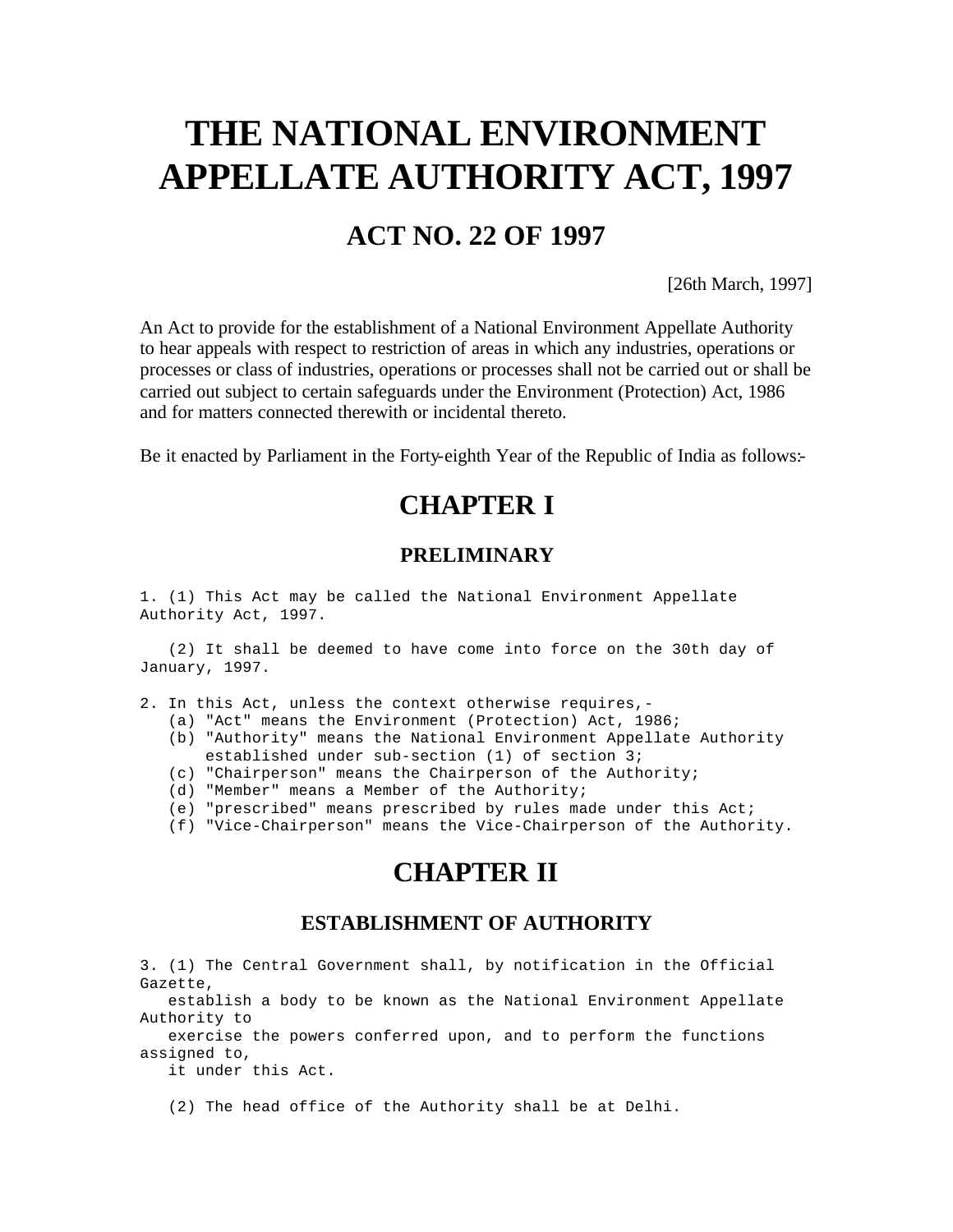4. The Authority shall consist of a Chairperson, a Vice-Chairperson and such other

Members not exceeding three, as the Central Government may deem fit.

5. (1) A person shall not be qualified for appointment as a Chairperson unless he

has been-

(a) a Judge of the Supreme Court; or

(b) the Chief Justice of a High Court.

 (2) A person shall not be qualified for appointment as a Vice-Chairperson unless he

has-

 (a) for at least two years held the post of a Secretary to the Government of

 India or any other post under the Central or State Government carrying a scale of

 pay which is not less than that of a Secretary to the Government of India; and

 (b) expertise or experience in administrative, legal, managerial or technical

aspects of problems relating to environment.

 (3) A person shall not be qualified for appointment as a Member unless he has

 professional knowledge or practical experience in the areas pertaining to conservation,

environmental management, law or planning and development.

 (4) The Chairperson, the Vice-Chairperson and the Members shall be appointed by

the President.

6. (1) In the event of the occurrence of any vacancy in the office of the Chairperson

 by reason of his death, resignation or otherwise, the Vice-Chairperson shall act as the

 Chairperson until the date on which a new Chairperson appointed in accordance with the

provisions of this Act to fill such vacancy enters upon his office.

 (2) When the Chairperson is unable to discharge his functions owing to absence,

 illness or any other cause, the Vice-Chairperson or, as the case may be, such one of the

 Member as the Central Government may, by notification, authorise in this behalf, shall

 discharge the functions of the Chairperson until the date on which the Chairperson resumes

his duties.

7. The Chairperson, the Vice-Chairperson or a Member shall hold office as such for a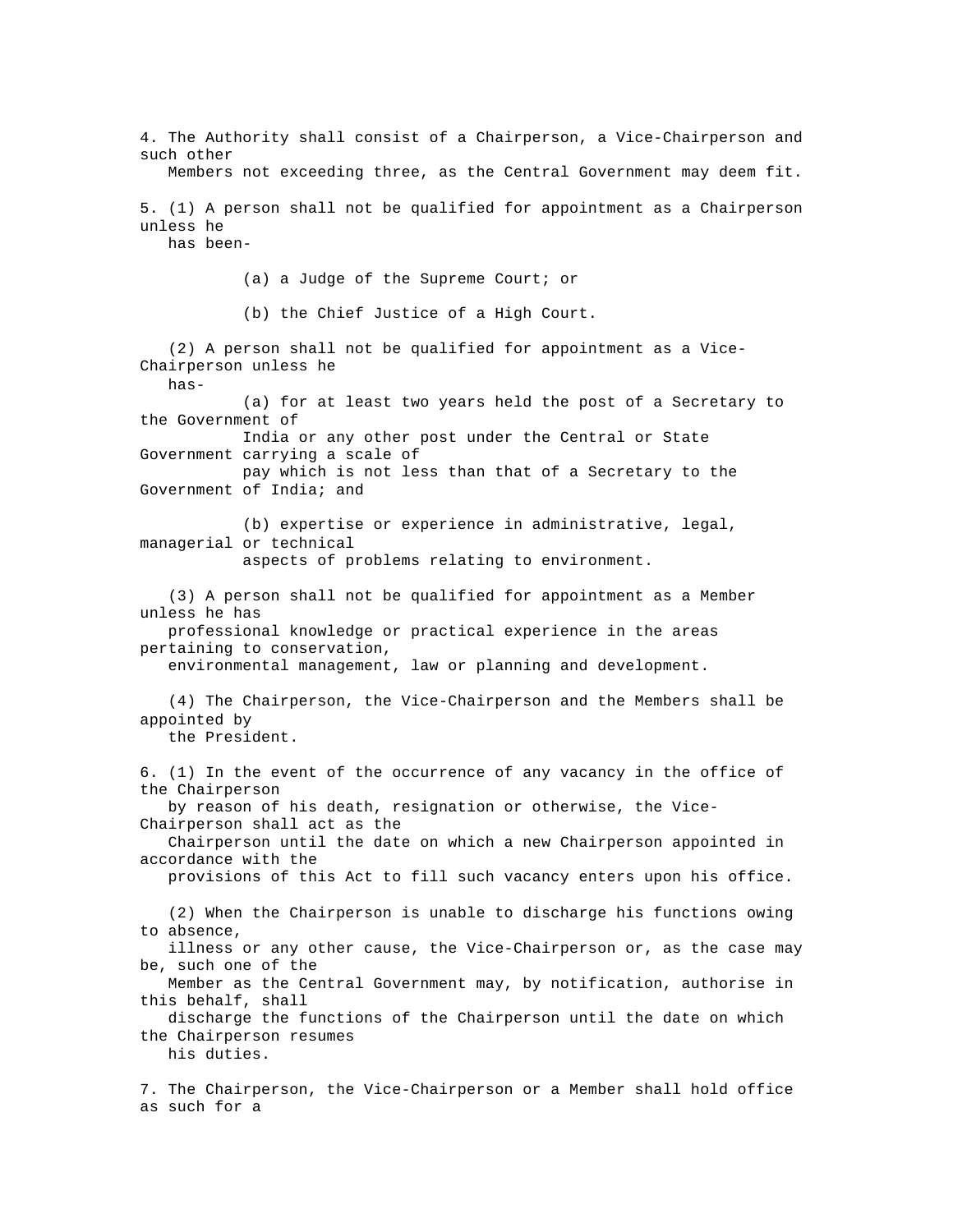term of three years from the date on which he enters upon his office, but shall be eligible for re-appointment for another term of three years: Provided that no Chairperson, Vice-Chairperson or Member shall hold office as such after he has attained,- (a) in the case of the Chairperson, the age of seventy years; and (b) in the case of the Vice-Chairperson or a Member, the age of sixty-five years. 8. (1) The Chairperson, the Vice-Chairperson or a Member may, by notice in writing under his hand addressed to the President, resign his office: Provided that the Chairperson, the Vice-Chairperson or a Member shall, unless he is permitted by the President to relinquish his office sooner, continue to hold office until the expiry of three months from the date of receipt of such notice or until a person duly appointed as his successor enters upon his office or until the expiry of his term of office, whichever is the earliest. (2) The Chairperson, the Vice-Chairperson or a Member shall not be removed from his office except by an order made by the President on the ground of proved misbehaviour or incapacity after an inquiry made by a Judge of the Supreme Court in which such Chairperson, the Vice-Chairperson or a Member had been informed of the charges against him and given a reasonable opportunity of being heard in respect of those charges. (3) The President may suspend from office the Chairperson, the Vice-Chairperson or a Member in respect of whom a reference has been made to the Supreme Court under sub-section (2) until the President has passed orders on receipt of the report of the Supreme Court on such reference. (4) The Central Government may, by rules, regulate the procedure for the investigation of misbehaviour or incapacity of the Chairperson, the Vice-Chairperson or a Member referred to in sub-section (2). 9. The salaries and allowances payable to, and the other terms and

conditions of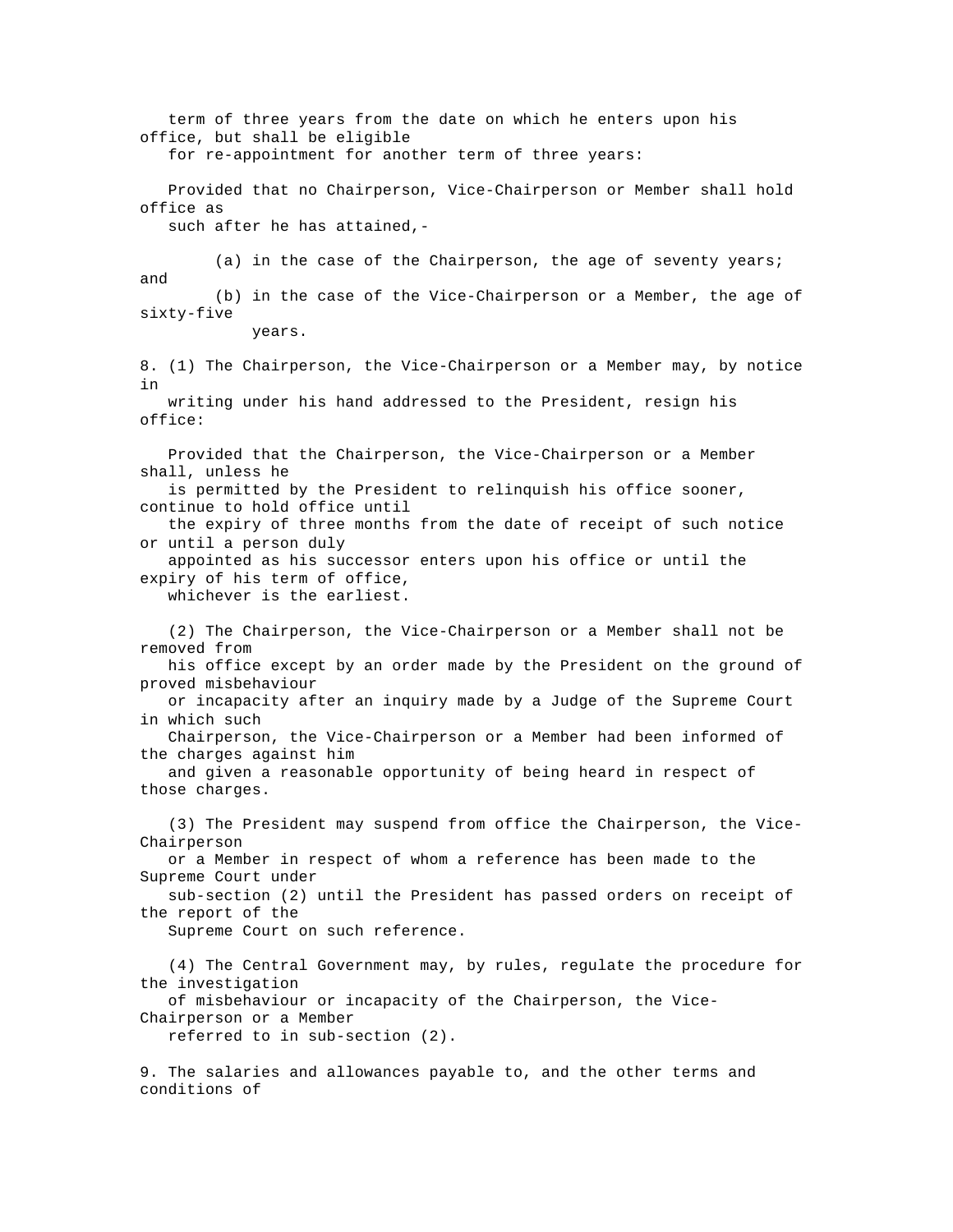service (including pension, gratuity and other retirement benefits) of, the Chairperson, the

 Vice-Chairperson and the Members shall be such as may be prescribed by the Central

Government.

10. No act or proceedings of the Authority shall be questioned or shall be invalid

 merely on the ground of existence of any vacancy or defect in the establishment of the

Authority.

### **CHAPTER III**

#### **JURISDICTION AND POWERS OF AUTHORITY**

11. (1) Any person aggrieved by an order granting environmental clearance in the

 areas in which any industries, operations or processes or class of industries, operations and

 processes shall not be carried out or shall be carried out subject to certain safeguards may,

 within thirty days from the date of such order, prefer an appeal to the Authority in such

form as may be prescribed:

 Provided that the Authority may entertain any appeal after the expiry of the said

 period of thirty days but not after ninety days from the date aforesaid if it is satisfied that

 the appellant was prevented by sufficient cause from filing the appeal in time.

(2) For the purposes of sub-section (1), "person" means-

 (a) any person who is likely to be affected by the grant of environmental clearance;

 (b) any person who owns or has control over the project with respect to which

an application has been submitted for environmental clearance;

 (c) any association of persons (whether incorporated or not) likely to be affected

by such order and functioning in the field of environment;

 (d) the Central Government, where the environmental clearance is granted by

 the State Government and the State Government, where the environmental clearance

is granted by the Central Government; or

 (e) any local authority, any part of whose local limits is within the neighbourhood

of the area wherein the project is proposed to be located.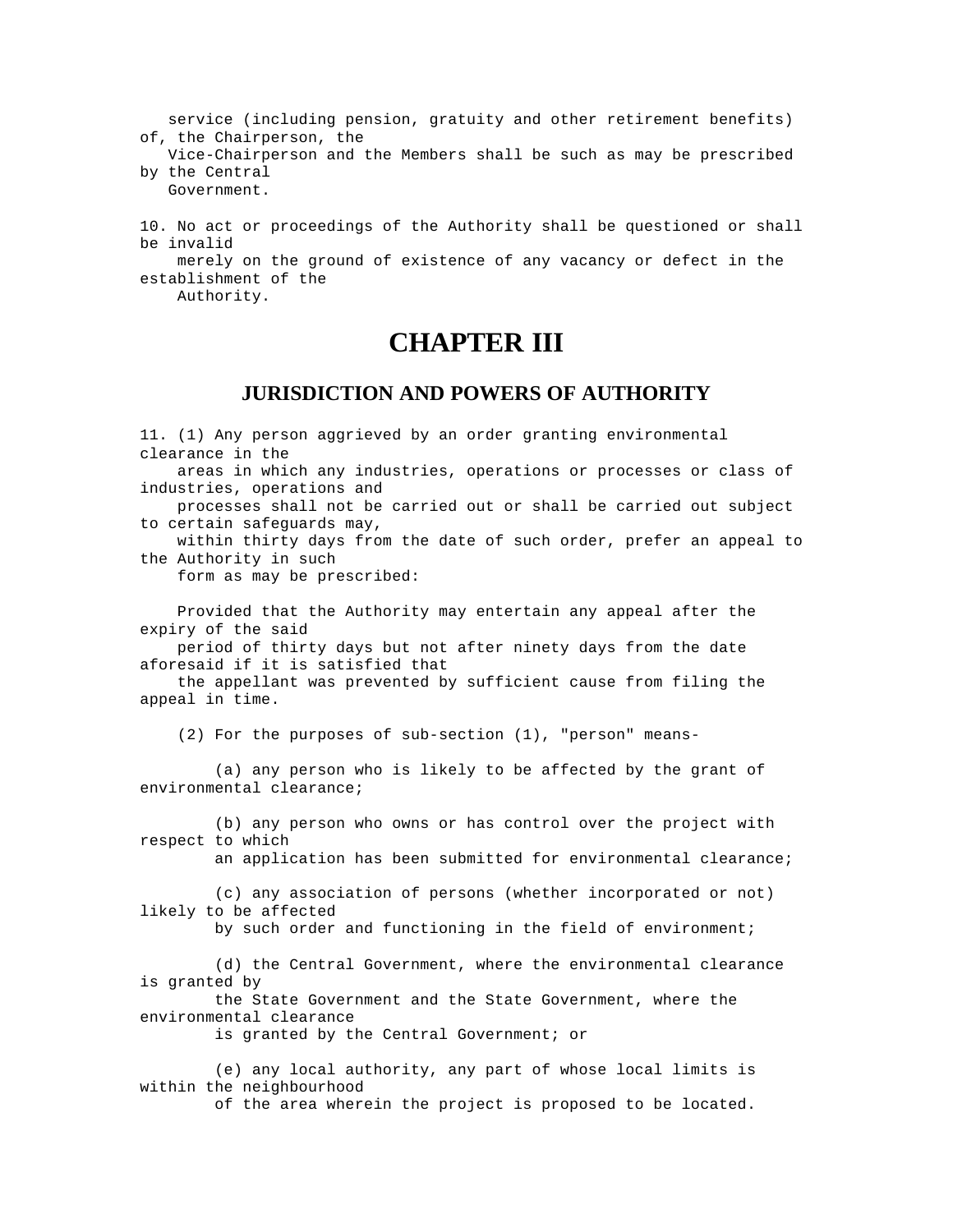(3) On receipt of an appeal preferred under sub-section (1), the Authority shall, after giving the appellant an opportunity of being heard, pass such orders, as it thinks fit. (4) The Authority shall dispose of the appeal within ninety days from the date of filing the appeal: Provided that the Authority may for reasons to be recorded in writing, dispose of the appeal within a further period of thirty days. 12. (1) The Authority shall not be bound by the procedure laid down in the Code of Civil Procedure, 1908, but shall be guided by the principles of natural justice and subject to the other provisions of this Act and of any rules made by the Central Government, the Authority shall have power to regulate its own procedure including the fixing of places and times of its inquiry and deciding whether to sit in public or in private. (2) The Authority shall have, for the purposes of discharging its functions under this Act, the same powers as are vested in a civil court under the Code of Civil Procedure, 1908, while trying a suit, in respect of the following matters, namely:- (a) summoning and enforcing the attendance of any person and examining him on oath; (b) requiring the discovery and production of documents; (c) receiving evidence on affidavits; (d) subject to the provisions of sections 123 and 124 of the Indian Evidence Act, 1872 requisitioning any public record or document or copy of such record or document from any office; (e) issuing commissions for the examination of witnesses or documents; (f) reviewing its decisions; (g) dismissing a representation for default or deciding it, *ex parte*; (h) setting aside any order of dismissal of any representation for default or any order passed by it *ex parte*; and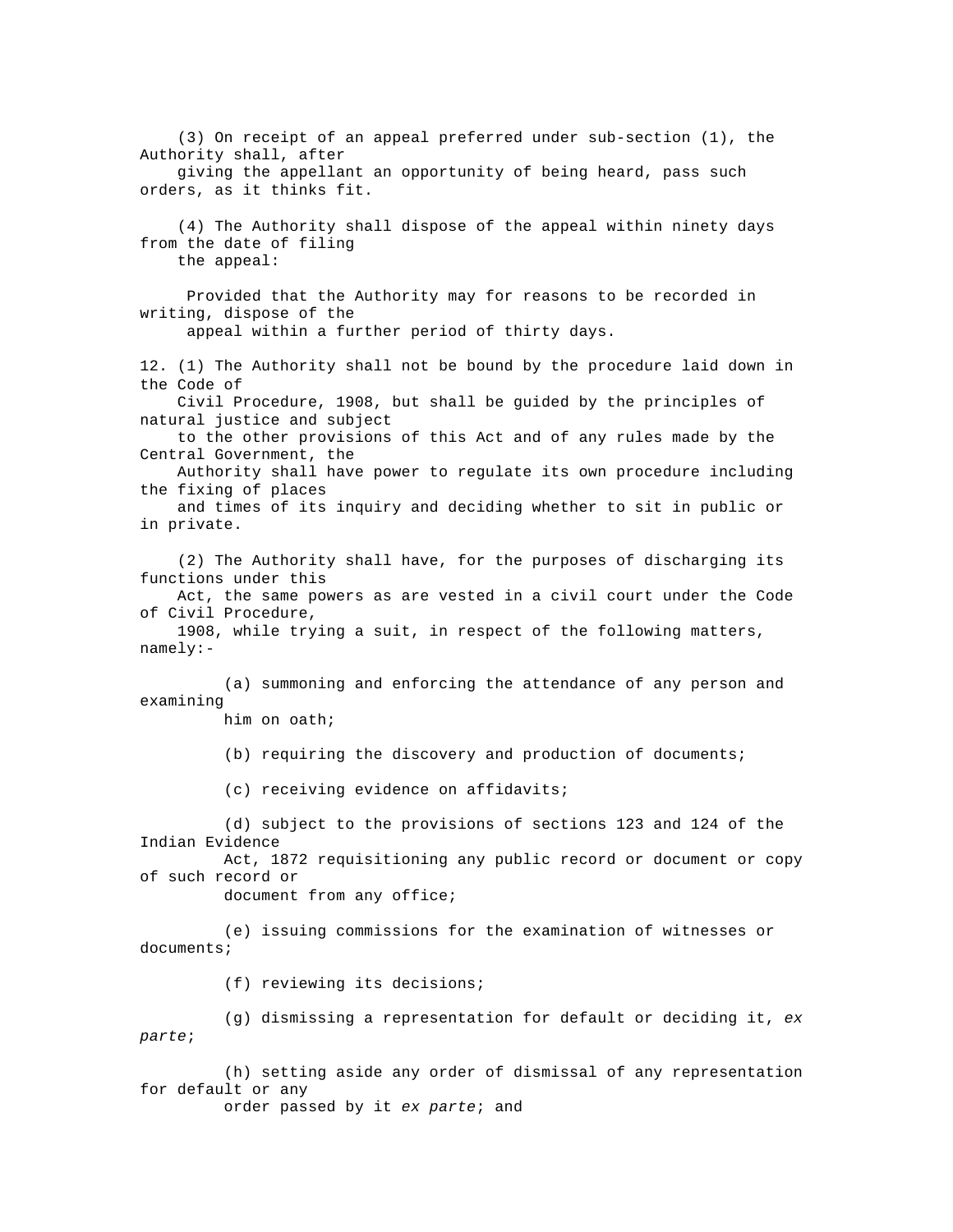(i) any other matter which is required to be, or may be, prescribed by the Central Government. 13. The Chairperson shall exercise such financial and administrative powers as may be vested in him under the rules: Provided that the Chairperson shall have authority to delegate such of his financial and administrative powers as he may think fit to the Vice-Chairperson or any other officer subject to the condition that the Vice-Chairperson or such other officer shall, while exercising such delegated powers, continue to act under the direction, control and supervision of the Chairperson. 14. (1) The Central Government shall determine the nature and categories of the officers and other employees required to assist the Authority in the discharge of its functions and provide the Authority with such officers and other

- employees as it may think fit. (2) The officers and other employees of the Authority shall
- discharge their functions

under the general superintendence of the Chairperson.

 (3) The salaries and allowances and conditions of service of the officers and other

employees shall be such as may be prescribed.

### **CHAPTER IV**

#### **MISCELLANEOUS**

15. With effect from the date of establishment of the Authority, no civil court or

 other authority shall have jurisdiction to entertain any appeal in respect of any matter with

which the Authority is so empowered by or under this Act.

16. All proceedings before the Authority shall be deemed to be judicial proceedings

 within the meaning of sections 193, 219 and 228 of the Indian Penal Code.

17. The Chairperson, the Vice-Chairperson and the Members and the officers and

 other employees of the Authority shall be deemed to be public servants within the meaning

of section 21 of the Indian Penal Code.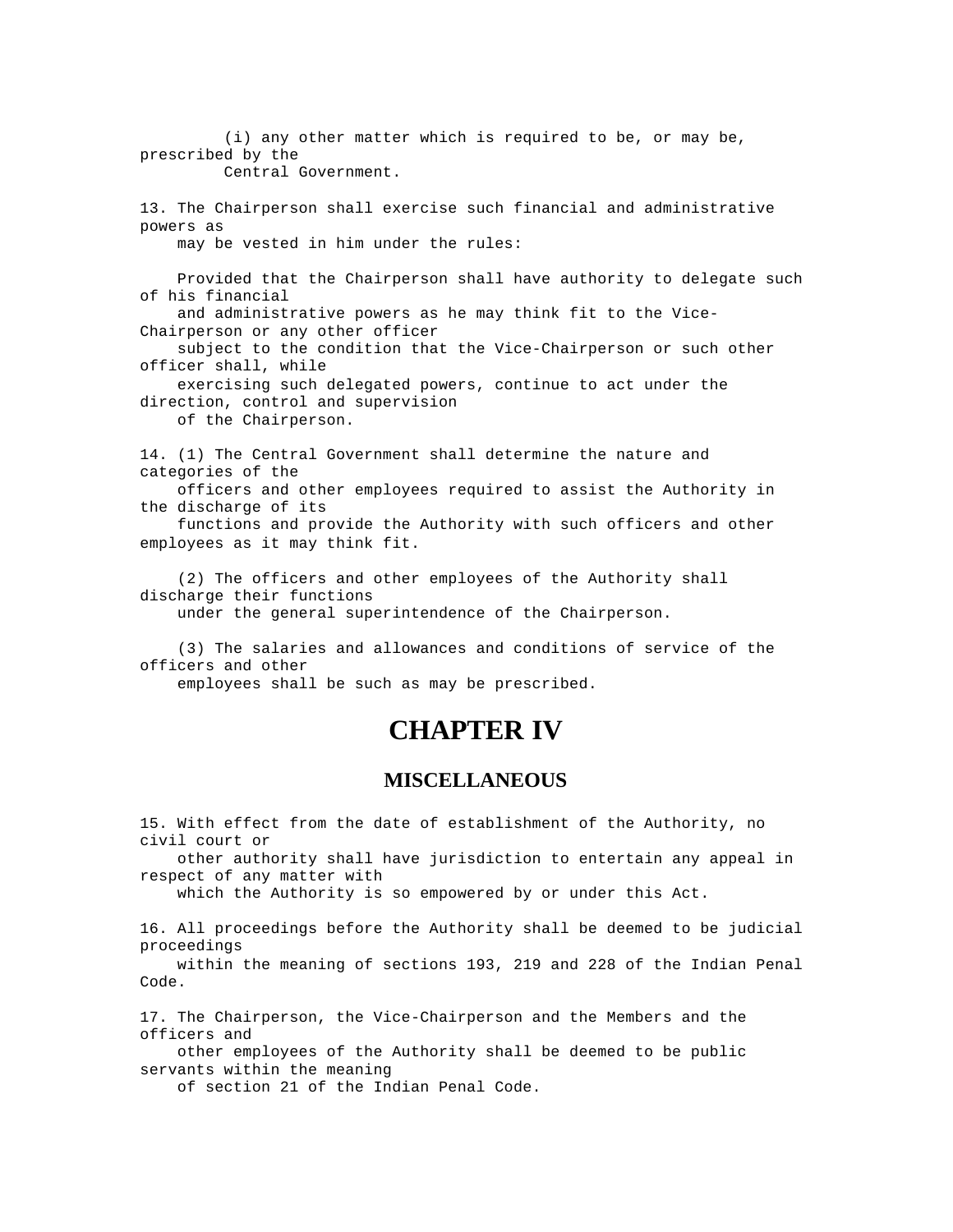18. No suit, prosecution or other legal proceeding shall lie against the Central Government or against the Chairperson, the Vice-Chairperson or a Member of the Authority or any other person authorised by the Chairperson, the Vice-Chairperson or a Member for anything which is in good faith done or intended to be done in pursuance of this Act or any rule or order made thereunder. 19. Whoever fails to comply with any order made by the Authority, he shall be punishable with imprisonment for a tenn which may extend to seven years, or with fine which may extend to one lakh rupees, or with both. 20. (1) Where any offence under this Act has been committed by a company, every person who, at the time the offence was committed, was directly in charge of, and was responsible to, the company for the conduct of the business of the company, as well as the company, shall be deemed to be guilty of the offence and shall be liable to be proceeded against and punished accordingly: Provided that nothing contained in this sub-section shall render any such person liable to any punishment provided in this Act, if he proves that the offence was committed without his knowledge or that he has exercised all due diligence to prevent the commission of such offence. (2) Notwithstanding anything contained in sub-section (1), where an offence under this Act has been committed by a company and it is proved that the offence has been committed with the consent or connivance of, or is attributable to any neglect on the part of, any director, manager, secretary or other officer of the company, such director, manager, secretary or other officer shall also be deemed to be guilty of that offence and shall be liable to be proceeded against and punished accordingly. *Explanation*. - For the purposes of this section,- (a) "company" means any body corporate and includes a firm or other association of individuals; and (b) "director", in relation to a firm, means a partner in the firm. 21. (1) If any difficulty arises in giving effect to the Provisions of this Act, the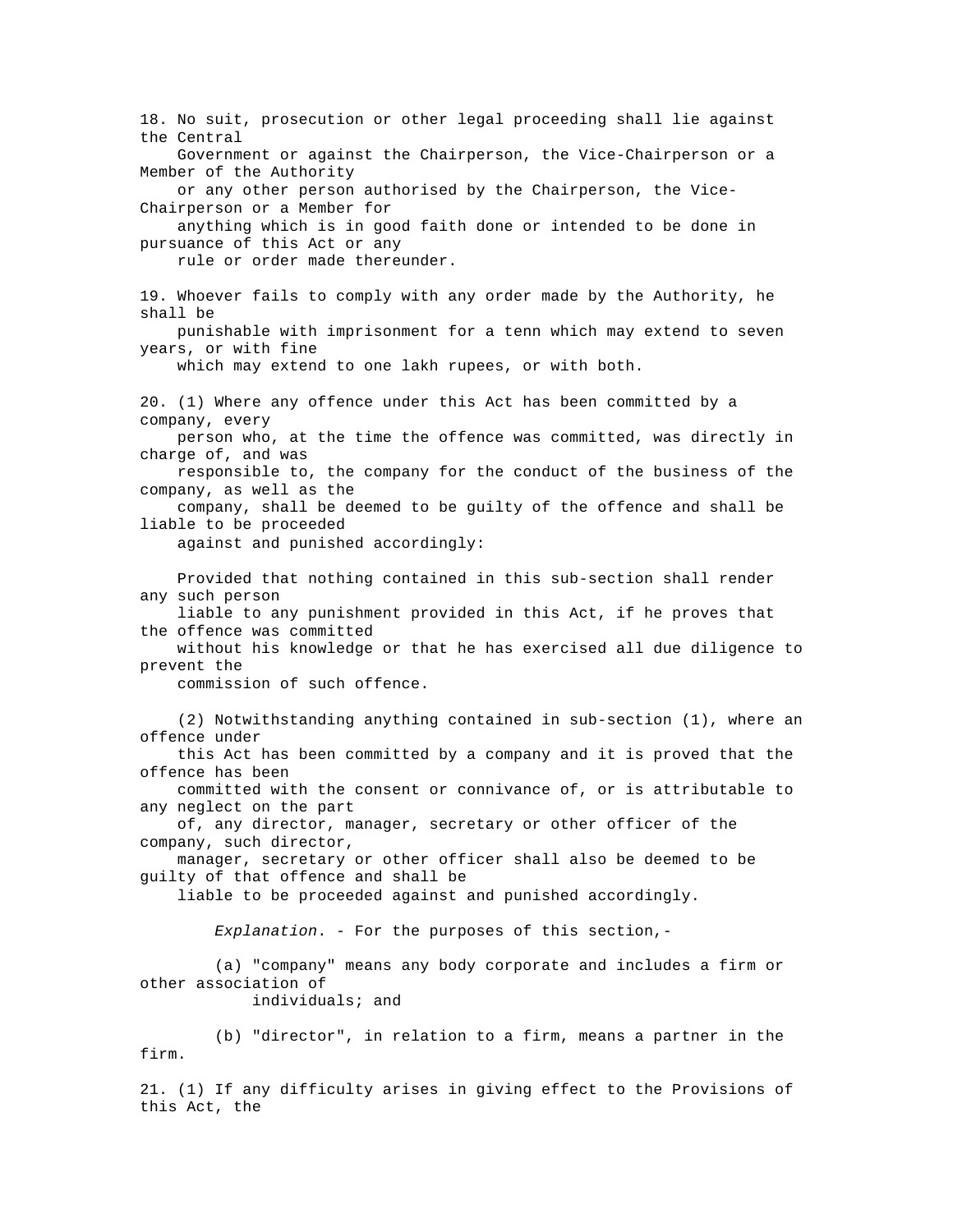Central Government may, by order published in the Official Gazette, make such provisions, not inconsistent with the provisions of this Act, as appear to it to be necessary or expedient for removing the difficulty: Provided that no such order shall be made after the expiry of the period of three years from the date on which this Act receives the assent of the President. (2) Every order made under this section shall, as soon as may be after it is made, be laid before each House of Parliament. 22. (1) The Central Government may, by notification, make rules for carrying out the provisions of this Act. (2) In particular, and without prejudice to the generality of the foregoing power, such rules may provide for all or any of the following matters, namely:- (a) the procedure under sub-section (4) of section 8 for the investigation of misbehaviour or incapacity of the Chairperson, the Vice-Chairperson or a Member; (b) the salaries and allowances payable to and the other terms and conditions of service of the Chairperson, the Vice-Chairperson and the Members under section 9; (c) the form which an appeal shall contain under sub-section (1) of section 11; (d) financial and administrative powers of the Chairperson under section 13; (e) the salaries and allowances and conditions of service of the officers and other employees of the Authority; (f) any other matter which is required to be, or may be, prescribed. (3) Every rule made under this Act shall be laid, as soon as may be after it is made, before each House of Parliament, while it is in session, for a total period of thirty days which may be comprised in one session or in two or more successive sessions, and if, before the expiry of the session immediately following the session or the successive sessions aforesaid, both Houses agree in making any modification in the rule or both Houses